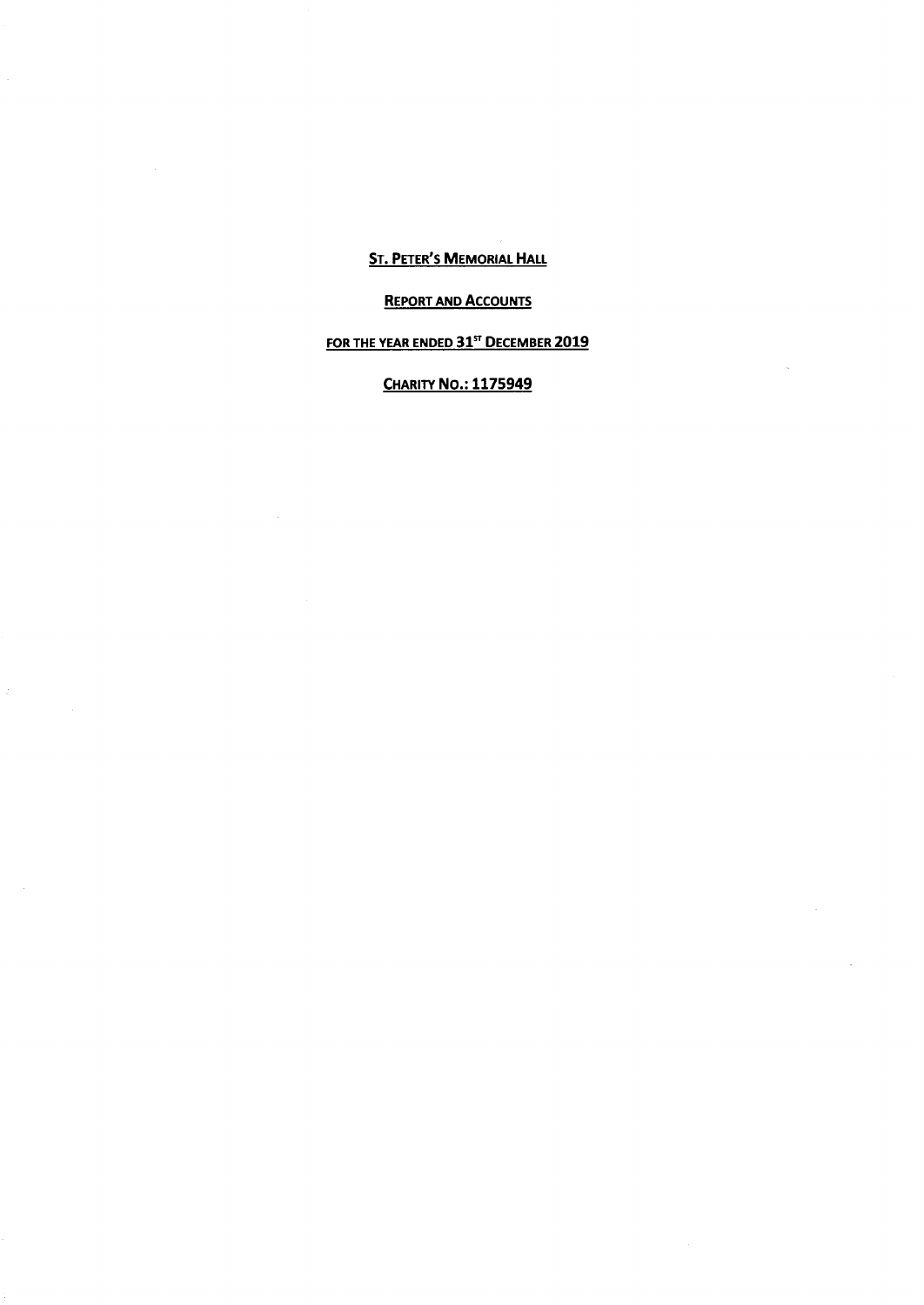## INDEPENDENT EXAMINER'S REPORT TO THE TRUSTEES OF ST. PETER'S MEMORIAL HALL

<sup>I</sup> report on the accounts of the charity for the year ended 31 December 2019 which are set out on the following pages.

#### RESPEcTIYE REsPoNslBILITIEs oF TRUSTEES AND ExAMINER

The charity's trustees are responsible for the preparation of the accounts. The charity's trustees consider that an audit is not required for this year under section 144[2] of the Charities Act 2011 [the Charities Act] and that an independent examination is needed.

It is my responsibility to:

\* examine the accounts under section 145 of the Charities Act;

\* to follow the procedures laid down in the general directions given by the Charity Commission under section 145[5][b] of the Charities Act; and

\* to state whether particular matters have come to my attention.

#### BASIS OF INDEPENDENT EXAMINATION

My examination was carried out in accordance with the general directions given by the Charity Commission. An examination includes a review of the accounting records kept by the charity and a comparison of the accounts presented with those records. It also includes consideration of any unusual items or disclosures in the accounts and seeking explanations from the Trustees concerning any such matters. The procedures undertaken do not provide all the evidence that would be required in an audit and consequently no opinion is given as to whether the accounts present a true and fair view and the report is limited to those matters set out in the statement below.

#### INDEPENDENT EXAMINER'S STATEMENT

In connection with my examination, no matter has come to my attention

- [1] which gives me reasonable cause to believe that in any material respect the requirements:
- to keep accounting records in accordance with Section 130 of the Charities Act;
- to prepare accounts which accord with the accounting records and comply with the accounting

requirements of the Charities Act have not been met; or

[2] to which, in my opinion, attention should be drawn in order to enable <sup>a</sup> proper understanding of the accounts to be reached.

Name:

Relevant professional qualification or body: ICPA

Address: 50 Queen Street, Ramsgate, CT11 9EE

DATE: 22 July 2020

 $\mathbf 1$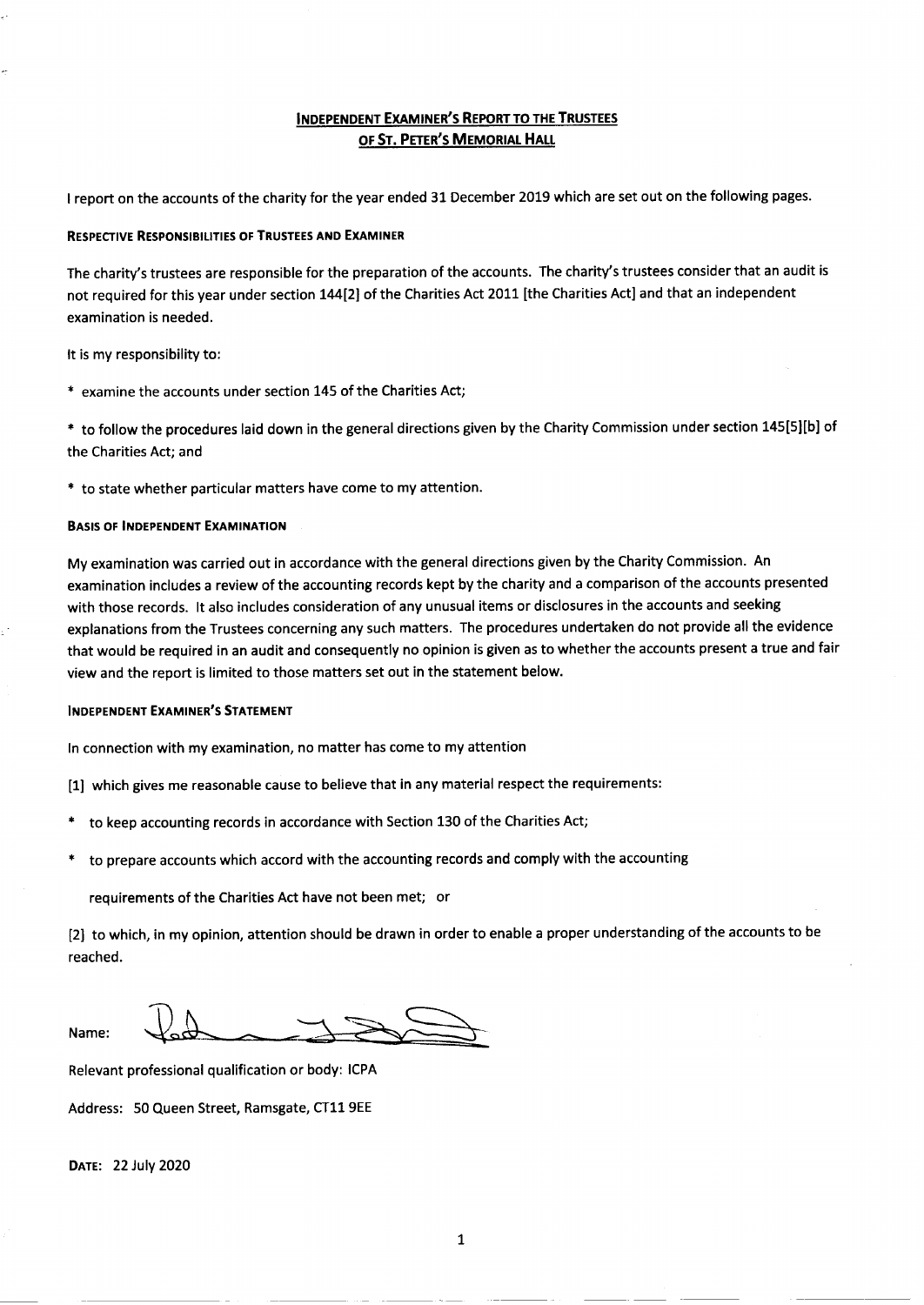### TREASURER'S REPORT FOR 2019 ACCOUNTS

2019 saw another successful year for the hall. Income has increased thanks amongst other things to lots of children's parties, three different classes of yoga, and of course our regular groups. This has resulted in a surplus of around £5000, despite spending on the kitchen upgrade, new cupboards, new lighting, and decorating inside and out, which in turn has led to another year without increasing hire charges. We are grateful to the Broadstairs and St Peters Town Council for their grant of f<sup>2000</sup> which was used to pay for the decorating.

The running costs are still about £1000 per month, which includes cleaning, rates, gas, water, electricity, insurance, and annual fire and electric inspections. However, we are planning further improvements when finances allow, such as renewing all exit doors, pruning the tree that overhangs the road, and repairing the surface of the car park.

Gordon Eyles

Trustee and Treasurer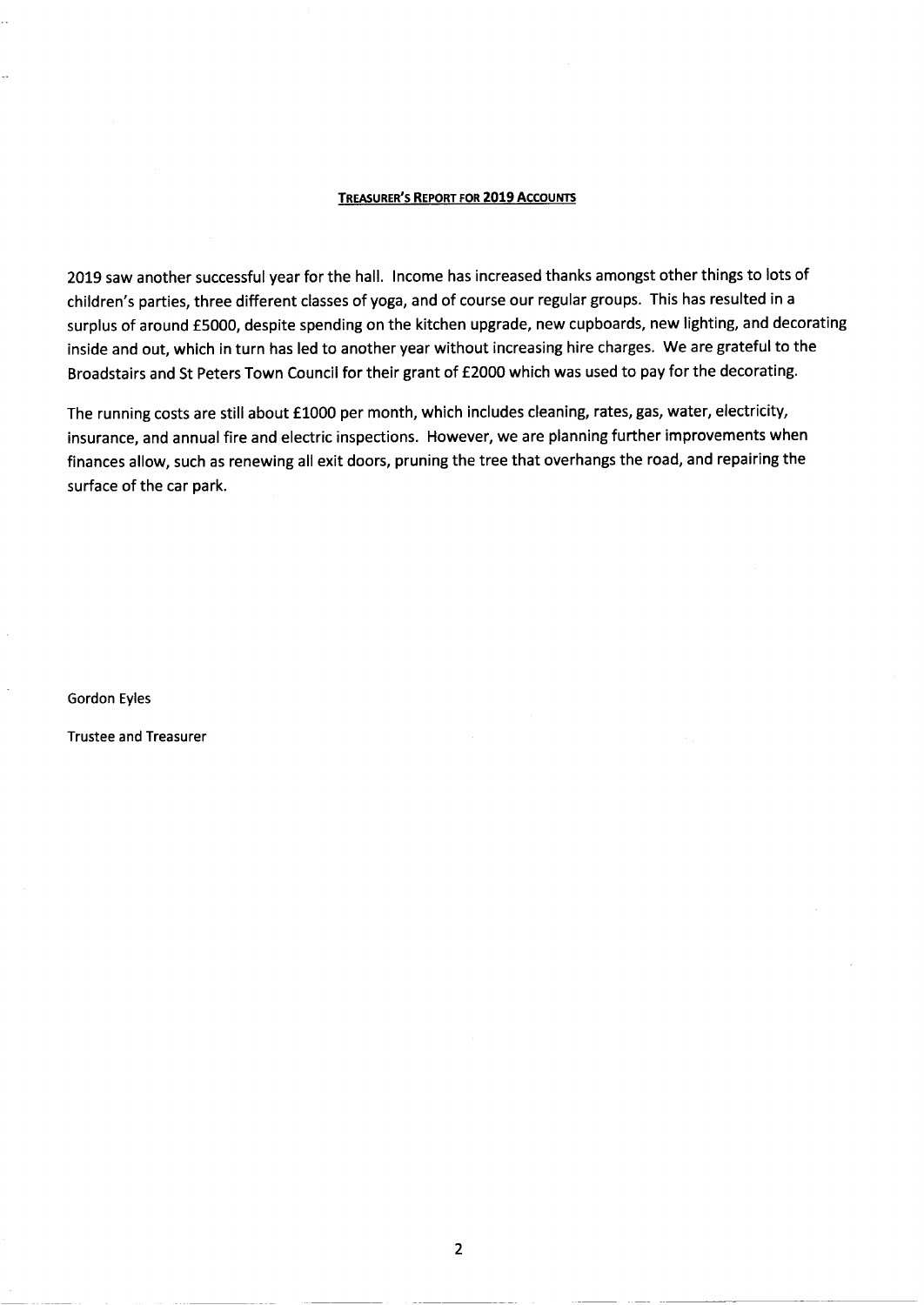# **ST. PETER'S MEMORIAL HALL**

## **STATEMENT OF FINANCIAL ACTIVITIES**

## **[INCORPORATING STATEMENT OF INCOME & EXPENDITURE]**

# FOR THE YEAR ENDED 31<sup>ST</sup> DECEMBER 2019

|                                            |             | <b>UNRESTRICTED</b> | <b>RESTRICTED</b> | £ 2019       | £ 2018       |
|--------------------------------------------|-------------|---------------------|-------------------|--------------|--------------|
|                                            | <b>NOTE</b> | <b>FUND</b>         | <b>FUND</b>       | <b>TOTAL</b> | <b>TOTAL</b> |
| Activities for generating funds            |             |                     |                   |              |              |
| Rental income                              |             | 25,301              |                   | 25,301       | 20,519       |
| Storage fees                               | 2           | 325                 |                   | 325          | 175          |
| Investment income                          | 3           | 39                  |                   | 39           | 16           |
| Grants                                     |             | 2,000               |                   | 2,000        | 2,000        |
| TOTAL INCOMING RESOURCES                   |             | 27,665              |                   | 27,665       | 22,710       |
|                                            |             |                     |                   |              |              |
| <b>COST OF RAISING FUNDS:</b>              | 4           |                     |                   |              |              |
| Rates & Water                              |             | 1,513               |                   | 1,513        | 1,257        |
| Light & Heat                               |             | 1,853               |                   | 1,853        | 2,294        |
| Insurance                                  |             | 1,255               |                   | 1,255        | 1,298        |
| Telephone, Postage & Stationery            |             | 605                 |                   | 605          | 614          |
| <b>Repairs &amp; Maintenance</b>           |             | 9,428               |                   | 9,428        | 9,979        |
| Cleaning                                   |             | 5,360               |                   | 5,360        | 5,316        |
| Booking Secretary's Honorarium             |             | 750                 |                   | 750          | 500          |
| <b>General Expenses &amp; Depreciation</b> |             | 419                 |                   | 419          | 266          |
| Licence & Subscriptions                    |             | 726                 |                   | 726          | 468          |
| Net incoming resources available           |             |                     |                   |              |              |
| for charitable application                 |             | 21,909              |                   | 21,909       | 21,992       |
| <b>CHARITABLE EXPENDITURE</b>              |             |                     |                   |              |              |
| <b>Management &amp; Administration</b>     | 7           | 306                 |                   | 306          | 288          |
| <b>TOTAL RESOURCES EXPENDED</b>            | 8           | 22,215              |                   | 22,215       | 22,280       |
| Net movement in funds                      |             | 5,450               |                   | 5,450        | 430          |
| Transfers between funds                    |             |                     |                   |              |              |
| Improvements to Property written off       |             | (41, 133)           |                   | (41, 133)    |              |
| <b>RECONCILIATION OF FUNDS</b>             |             |                     |                   |              |              |
| TOTAL FUNDS BROUGHT FORWARD                |             | 68,856              |                   | 68,856       | 68,426       |
| TOTAL FUNDS CARRIED FORWARD                |             | 33,173              |                   | 33,173       | 68,856       |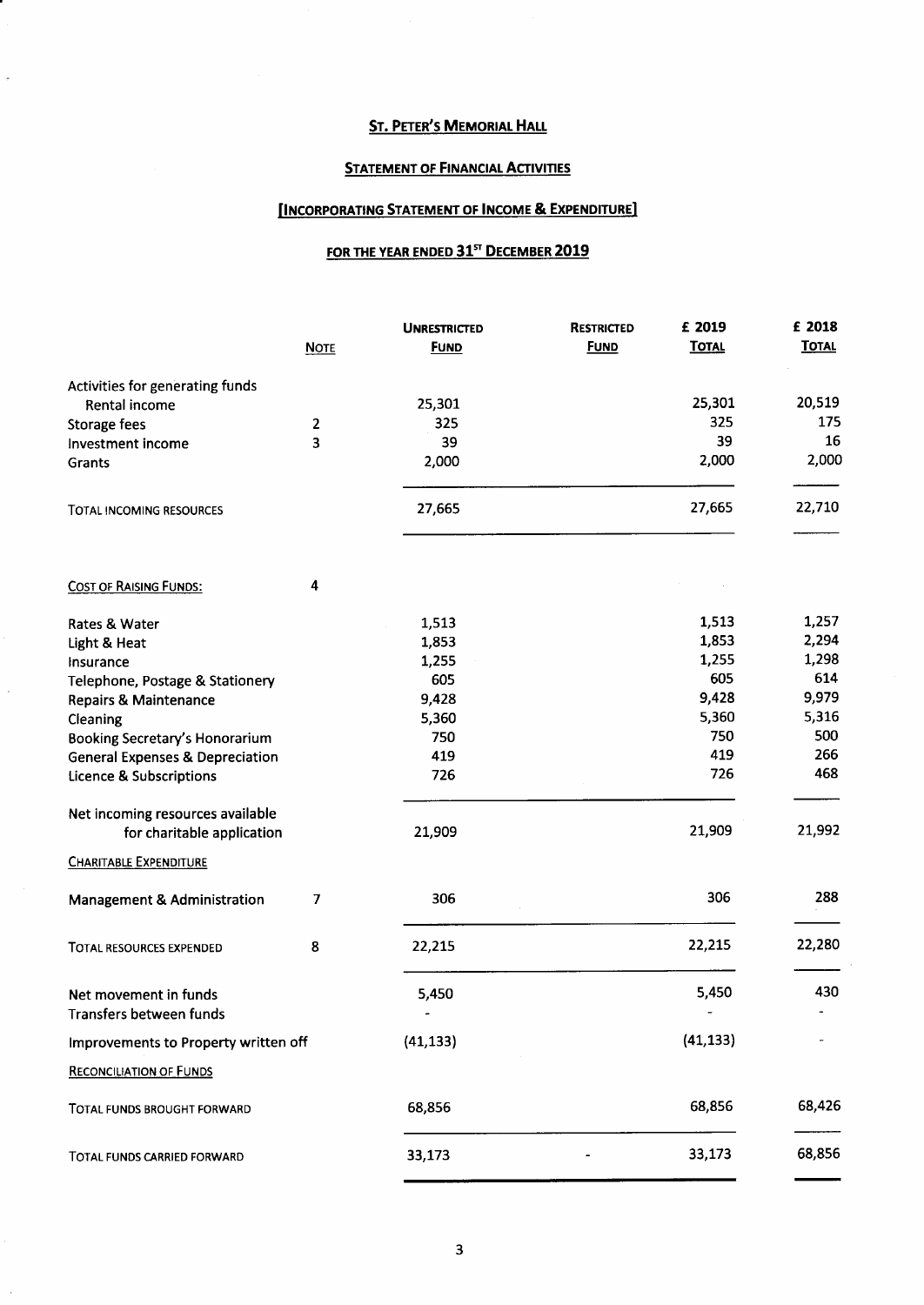# **ST. PETER'S MEMORIAL HALL**

## BALANCE SHEET AS AT 31<sup>ST</sup> DECEMBER 2019

|                                                 |             | <b>UNRESTRICTED</b><br><b>FUNDS</b><br>£ | <b>RESTRICTED</b><br><b>FUNDS</b><br>£ | <b>TOTAL</b><br><b>FUNDS</b><br>£ | PRIOR<br><b>YEAR</b><br>£ |
|-------------------------------------------------|-------------|------------------------------------------|----------------------------------------|-----------------------------------|---------------------------|
|                                                 | <b>NOTE</b> |                                          |                                        |                                   |                           |
| <b>FIXED ASSETS</b>                             |             |                                          |                                        |                                   |                           |
| <b>Tangible Assets</b>                          | 9           | 9,355                                    |                                        | 9,355                             | 50,679                    |
| <b>TOTAL FIXED ASSETS</b>                       |             | 9,355                                    |                                        | 9,355                             | 50,679                    |
| <b>CURRENT ASSETS</b>                           |             |                                          |                                        |                                   |                           |
| <b>Debtors</b>                                  | 10          | 607                                      |                                        | 607                               | 434                       |
| Cash at bank & in hand                          | 11          | 23,748                                   |                                        | 23,748                            | 18,056                    |
| <b>TOTAL CURRENT ASSETS</b>                     |             | 24,355                                   |                                        | 24,355                            | 18,490                    |
| <b>LIABILITIES</b>                              |             |                                          |                                        |                                   |                           |
| Creditors: amounts falling due                  |             |                                          |                                        |                                   |                           |
| within one year                                 | 12          | 537                                      |                                        | 537                               | 313                       |
| <b>NET CURRENT ASSETS</b>                       |             | 23,818                                   |                                        | 23,818                            | 18,177                    |
| TOTAL ASSETS LESS CURRENT<br><b>LIABILITIES</b> |             | 33,173                                   |                                        | 33,173                            | 68,856                    |
| <b>NET ASSETS</b>                               |             | 33,173                                   |                                        | 33,173                            | 68,856                    |
| <b>FUNDS OF THE CHARITY</b>                     |             |                                          |                                        |                                   |                           |
| <b>Restricted income funds</b>                  |             |                                          |                                        |                                   |                           |
| Unrestricted income funds                       | 13          | 33,173                                   |                                        | 33,173                            | 68,856                    |
| <b>TOTAL CHARITY FUNDS</b>                      |             | 33,173                                   |                                        | 33,173                            | 68,856                    |
|                                                 |             |                                          |                                        |                                   |                           |

The notes at pages 5 to 9 form part of these accounts

Approved by the trustees on 20 July 2020 and signed on their behalf by:

CHAIR OF TRUSTEES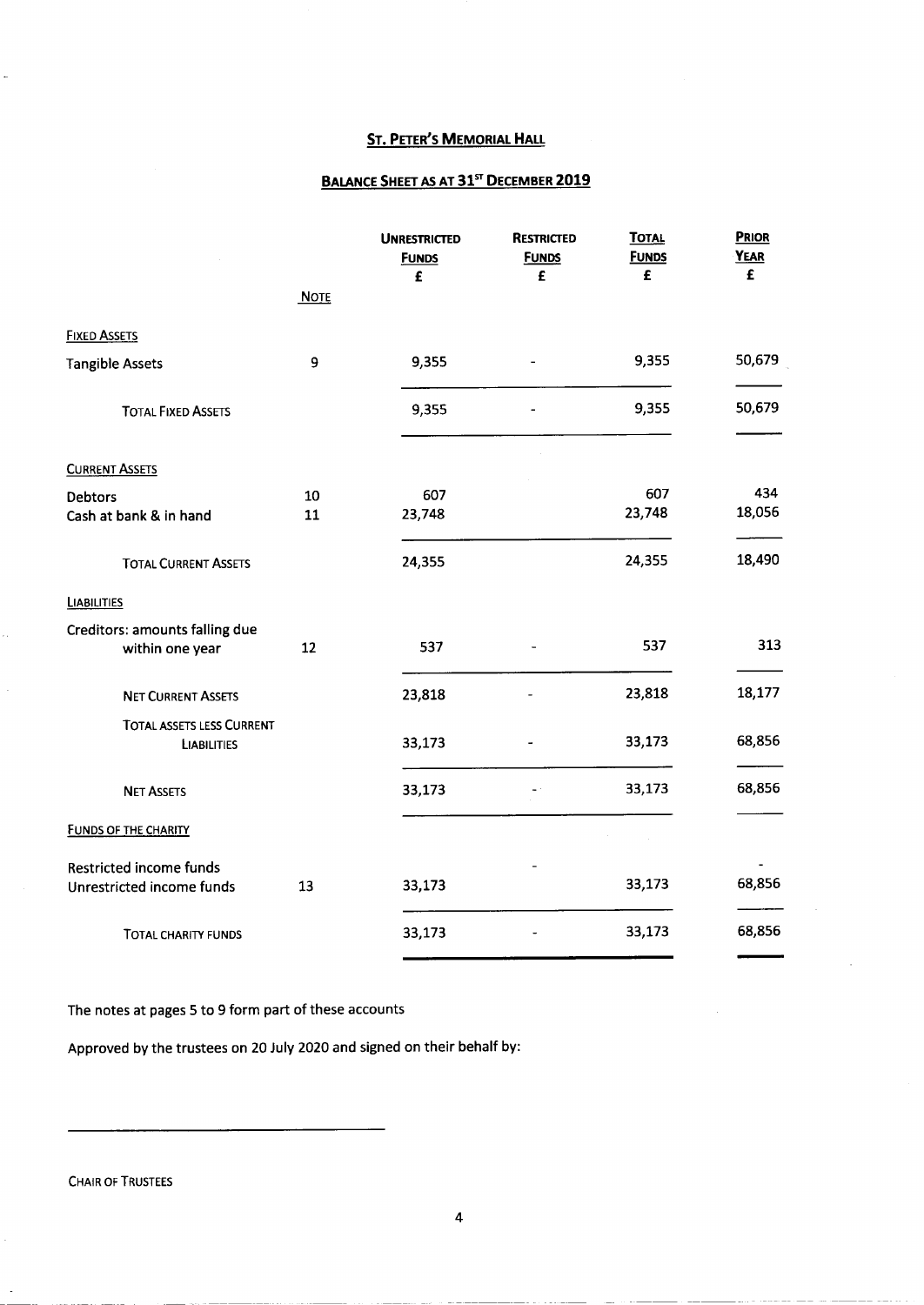#### ST. PETER'S MEMORIAL HALL NOTES TO THE ACCOUNTS

### 1. ACCOUNTING POLICIES

The principal accounting policies adopted in the preparation of the financial statements are set out below and have been consistently applied throughout.

#### a] Basis of Accounting

The accounts have been prepared under the historical cost convention with items recognised at cost or transaction value unless otherwise stated in the relevant note[s] to these accounts.

The accounts have been prepared in accordance with: the Statement of Recommended Practice: Accounting and Reporting by Charities preparing their accounts in accordance with the Financial Reporting Standard applicable in the UK and Republic of Ireland (FRS 102) issued on 16 July 2014 and with the Charities Act 2011.

The charity constitutes a public benefit entity as defined by FRS 102.

The accounts present <sup>a</sup> true and fair view and the accounting policies adopted are those outlined in note 1.

No changes to accounting estimates have occurred in the reporting period.

No material prior year errors have been identified in the reporting period.

The adoption of FRS 102 has not resulted in the change to any fund balance to those previously stated.

#### b] Income

Items of income are recognised and included in the Statement of Financial Activities (SOFA) when:

- the charity becomes entitled to the resources
- it is more likely than not that the trustees will receive the resources; and
- the monetary value can be measured with sufficient reliability.

There has been no offsetting of assets and liabilities or income and expenses.

Grants and donations are only included in the SOFA when the general income recognition criteria are met.

The charity has incurred expenditure on support costs.

The value of any voluntary help received is not included in the accounts but is described in the trustees' annual report.

#### c] Expenditure and liabilities

Liabilities are recognised where it is more likely than not that there is a legal or constructive obligation committing the charity to pay out resources and the amount of the obligation can be measured with reasonable certainty.

Support costs have been allocated between governance costs and other support. Governance costs comprise all costs involving public accountability of the charity and its compliance with regulation and good practice.

The charity made no redundancy payments during the reporting period.

No material item of deferred income has been included in the accounts.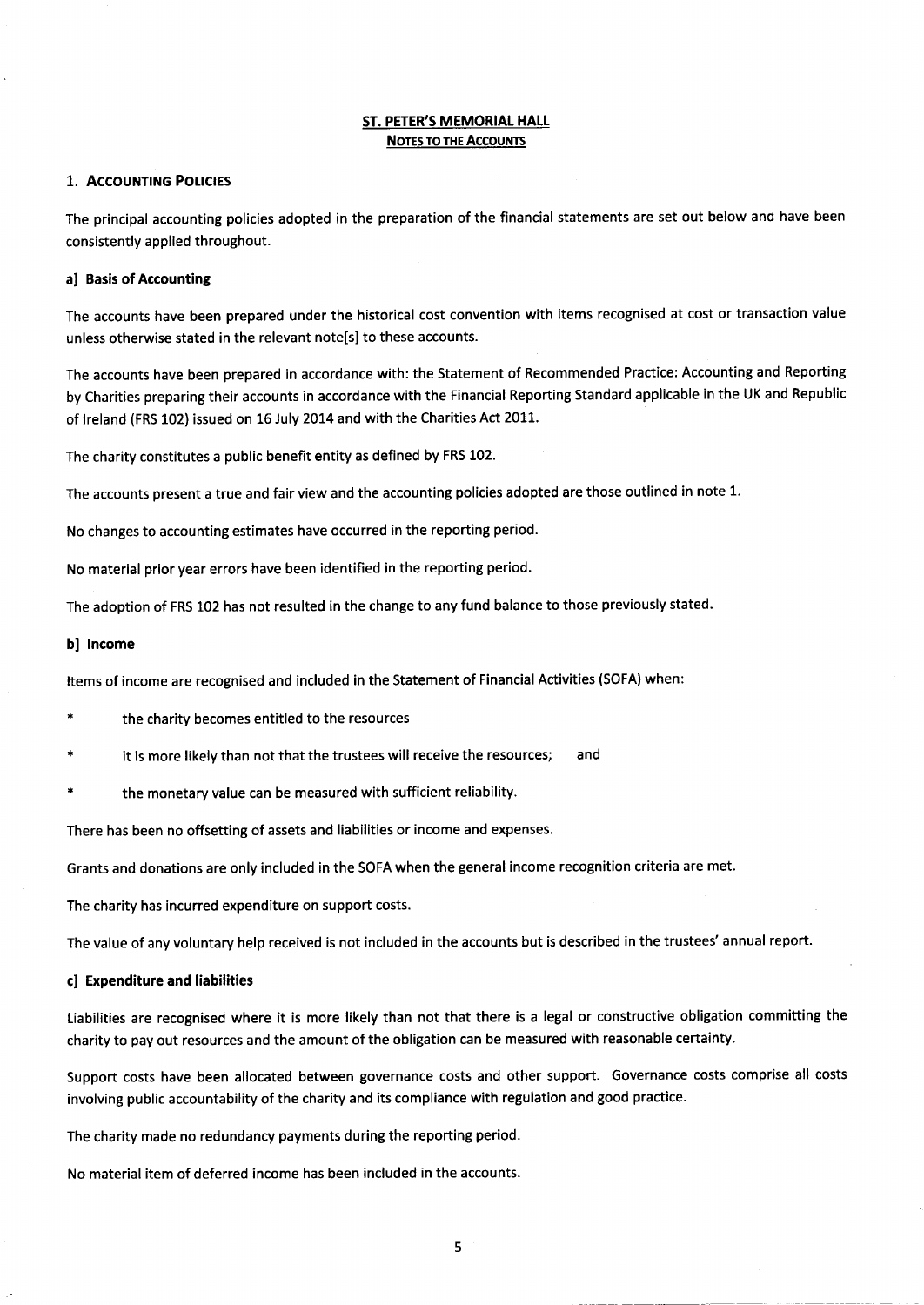The charity has creditors which are measured at settlement amounts less any trade discounts.

## Tangible Fixed Assets

All fixed assets are initially recorded at cost.

Depreciation has been calculated to write off the cost of tangible fixed assets over their expected useful lives using the following rates:

Furniture and Equipment **Furniture** and Equipment

### Debtors

Debtors (including trade debtors and loans receivable) are measured on initial recognition at settlement amount after any trade discounts or amount advanced by the charity. Subsequently, they are measured at the cash or other consideration expected to be received.

### 2. INCOMING RESOURCES FROM ACTIVITIES FOR GENERATING FUNDS

|               | <b>UNRESTRICTED</b><br><b>FUNDS</b> |   | <b>RESTRICTED</b><br><b>FUNDS</b> | <b>TOTAL</b> |        | <b>TOTAL</b> |
|---------------|-------------------------------------|---|-----------------------------------|--------------|--------|--------------|
|               | 2019                                | £ | 2019                              | £            | 2019 £ | 2018 £       |
| Rental income | 25,301                              |   |                                   |              | 25,301 | 20,519       |
| Storage fees  | 325                                 |   |                                   |              | 325    | 175          |
|               | 25,626                              |   |                                   |              | 25,626 | 20,694       |

### 3. INVESTMENT INCOME

Bank interest receivable

| <b>FUNDS</b> | <b>UNRESTRICTED</b> | <b>RESTRICTED</b><br><b>FUNDS</b> |   | <b>TOTAL</b> | <b>TOTAL</b> |
|--------------|---------------------|-----------------------------------|---|--------------|--------------|
| 2019         | £                   | 2019                              | £ | 2019 £       | 2018 £       |
| 39           |                     |                                   |   | 39           | 16           |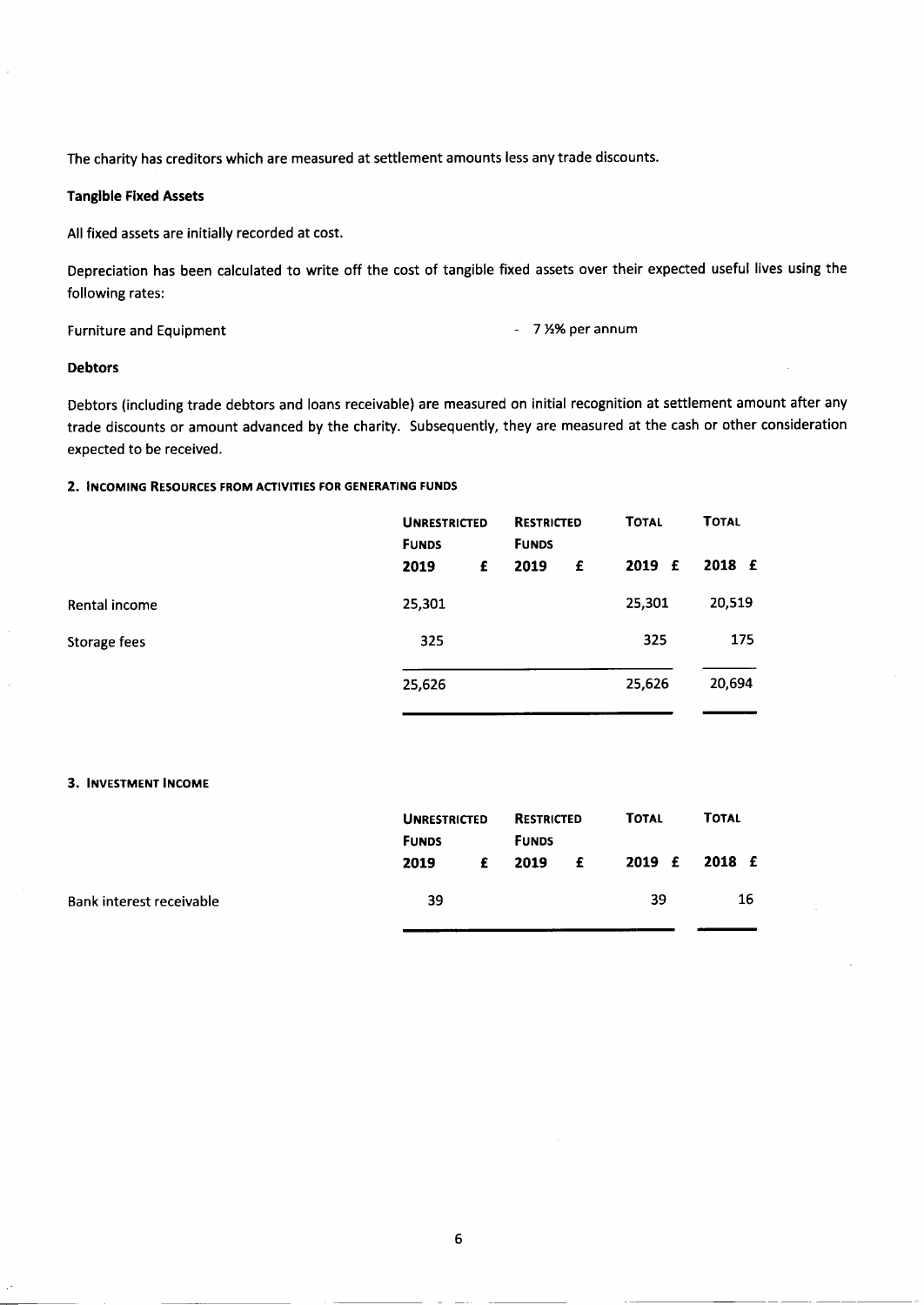## 4. FUNDRAISING TRADING: COST OF GOODS SOLD AND OTHER COSTS

| <b>COLLECT</b> | <b>UNRESTRICTED</b><br><b>FUNDS</b> | <b>TOTAL</b><br><b>TOTAL</b> |
|----------------|-------------------------------------|------------------------------|
|                | 2019<br>£                           | 2018 £<br>2019 £             |
| Hall costs     | 21,718                              | 21,718<br>21,786             |
| Depreciation   | 191                                 | 191<br>206                   |
|                | 21,909                              | 21,992<br>21,909             |
|                |                                     |                              |

## 5. COSTS OF CHARITABLE ACTIVITIES BY FUND TYPE

|                                    | <b>UNRESTRICTED</b><br><b>FUNDS</b> | <b>TOTAL</b> | <b>TOTAL</b> |
|------------------------------------|-------------------------------------|--------------|--------------|
|                                    | 2019<br>£                           | 2019 F       | 2018 £       |
| Hall costs [including depreciation |                                     |              |              |
| as shown in note 8]                | 21,909                              | 21,909       | 21,992       |
|                                    |                                     |              |              |

## 6. COSTS OF CHARITABLE ACTIVITIES BY ACTIVITY TYPE

|                                    | <b>UNRESTRICTED</b> | <b>TOTAL</b> | <b>TOTAL</b> |  |
|------------------------------------|---------------------|--------------|--------------|--|
|                                    | <b>FUNDS</b>        |              |              |  |
|                                    | 2019<br>£           | 2019 F       | 2018 £       |  |
| Hall costs [including depreciation |                     |              |              |  |
| as shown in note 8]                | 21,909              | 21.909       | 21,992       |  |

#### 7. OTHER COSTS

 $\frac{1}{2}$ 

|                            | <b>UNRESTRICTED</b><br><b>FUNDS</b> | <b>TOTAL</b> | <b>TOTAL</b>  |
|----------------------------|-------------------------------------|--------------|---------------|
|                            | 2019<br>£                           |              | 2019 £ 2018 £ |
| Independent examiner's fee | 306                                 | 306          | 288           |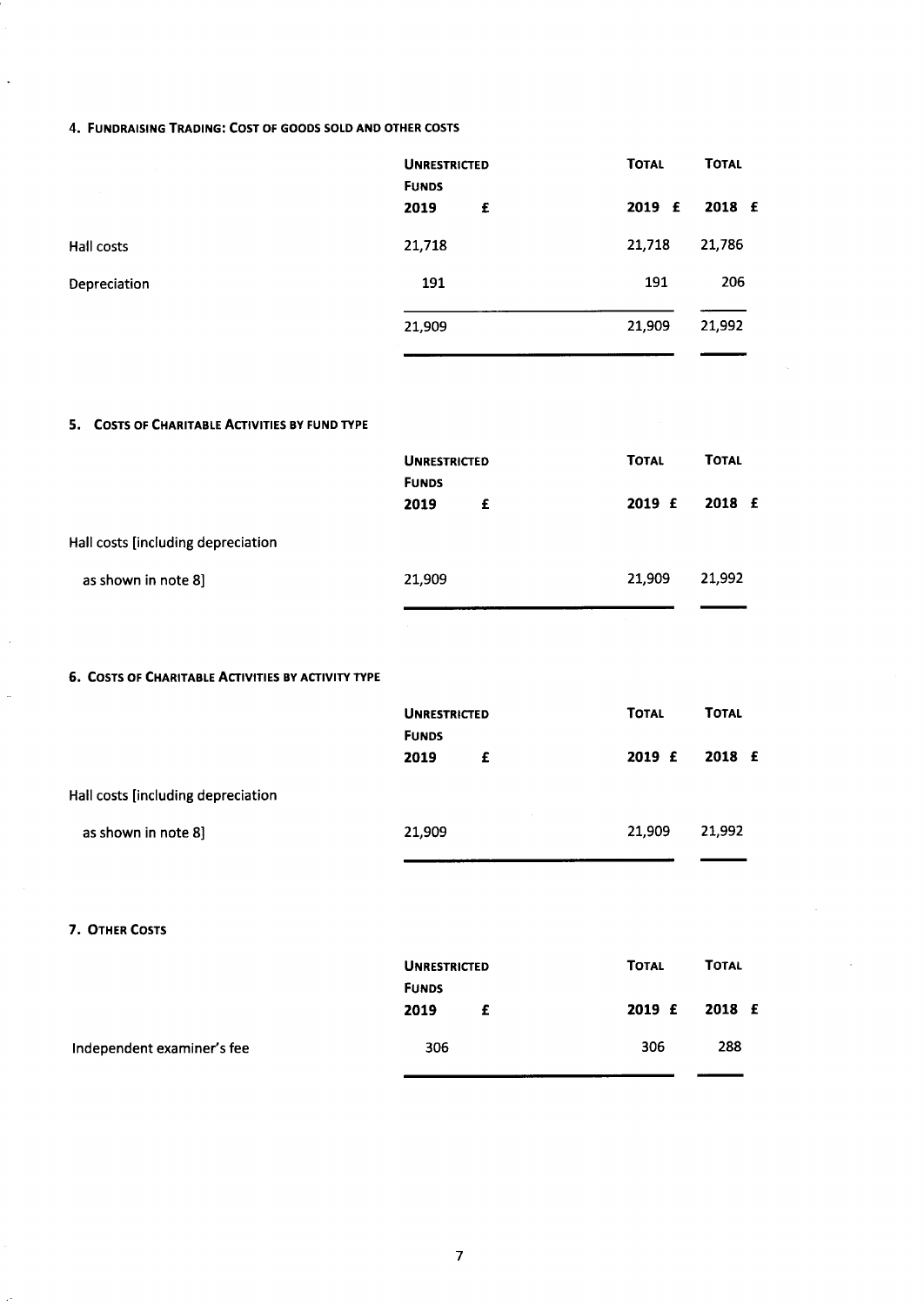## 8. NET INCOMING/[OUTGOING] RESOURCES FOR THE YEAR

| $\sim$                        | 2019 | 2018 |
|-------------------------------|------|------|
| This is stated after charging |      |      |
| Depreciation                  | 191  | 206  |

## 9. TANGIBLE FIXED ASSETS

|                            | <b>FREEHOLD</b><br><b>PROPERTY</b><br>£ | <b>IMPROVEMENTS</b><br><b>TO PROPERTY</b><br>£ | <b>FURNITURE</b><br><b>FIXTURES &amp; FITTINGS</b><br>£ | <b>TOTAL</b><br>£ |
|----------------------------|-----------------------------------------|------------------------------------------------|---------------------------------------------------------|-------------------|
| Cost or valuation at       |                                         |                                                |                                                         |                   |
| 1.1.19 & 31.12.19          | 7,000                                   | 41,133                                         | 17,001                                                  | 65,134            |
|                            |                                         |                                                |                                                         |                   |
| Depreciation at 1.1.19     |                                         |                                                | 14,455                                                  | 14,455            |
| Charge for the year        |                                         |                                                | 191                                                     | 191               |
| Written off                |                                         | 41,133                                         |                                                         | 41,133            |
|                            |                                         |                                                |                                                         |                   |
|                            |                                         | 41,133                                         | 14,646                                                  | 55,779            |
|                            |                                         |                                                |                                                         |                   |
| Net book value at 1.1.19   | 7,000                                   | 41,133                                         | 2,546                                                   | 50,679            |
|                            |                                         |                                                |                                                         |                   |
| Net book value at 31.12.19 | 7,000                                   |                                                | 2,355                                                   | 9,355             |
|                            |                                         |                                                |                                                         |                   |

The property and improvements are shown at their original cost prices and have not been depreciated. The trustees consider the site to be worth a minimum of £100,000 and the current re-instatement insurance value is £380,000 + VAT.

| <b>10. DEBTORS</b> | £ 2019 | £ 2018 |
|--------------------|--------|--------|
| Prepayments        | 607    | 434    |
|                    |        |        |
| 11. CASH AT BANK   | £ 2019 | £ 2018 |
|                    | 23,748 | 18,056 |
|                    |        |        |